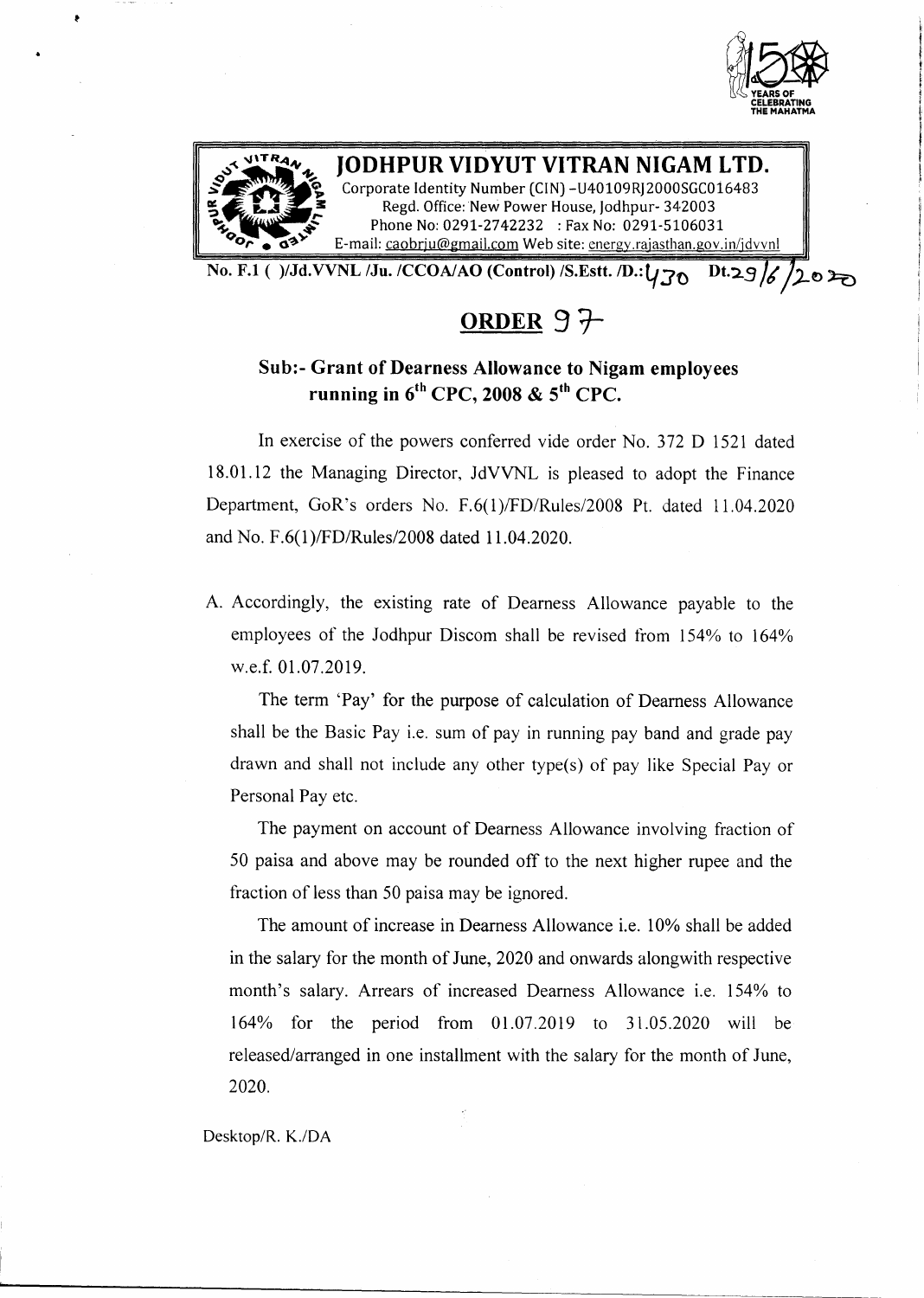

The increased D.A. shall also be admissible and paid in cash to the employees who were in service on or after 01.07.2019 but ceased to be in service prior to the issue of this order, whether for disciplinary reasons or on account of resignation, retirement, death or discharge or abolition of sanctioned post.

- B. Also, the existing rate of Dearness Allowance payable to those Nigam employees, whose pay has not been revised for different reasons or who had exercised an option to continue in the pay scales as contained in the Rajasthan Civil Services (Revised Pay Scales) Rules, 1998, shall be revised as under:-
	- (i) Out of 61% Dearness Allowance referred in order No. F.1( )/ FA&COA/ Ju./F&R/S.Estt./F-/OO.57/D. 1402 dated 13.07.2004, 50% D.A. has been treated as Dearness Pay w.e.f. 01.07.2004.
	- (ii) Dearness Allowance  $\omega$  295% as indicated at item No. A (ii) of Nigam's order No. F.1()/ Jd.VVNL/ Ju./ *CCOA*/ CAO *(B&R)*/ *AO(Control)/S.Estt./OO 1101D.* 658 dated 16.07.2019 payable on both Basic Pay and Dearness Pay is further revised to 312% w.e.f. 01.07.2019.

The term 'Basic Pay' for the purpose of calculation of Dearness Allowance shall be the Pay, as defined in Rule 7(24) (i) of Rajasthan Service Rules drawn in the Revised Pay Scales prescribed under the Rajasthan Civil Services (Revised Pay Scales) Rules, 1998 and shall not include any other type (s) of pay like Special pay, Personal Pay etc. Dearness Allowance shall be payable on the total of Basic Pay plus Dearness Pay.

Oesktop/R. *K.lDA*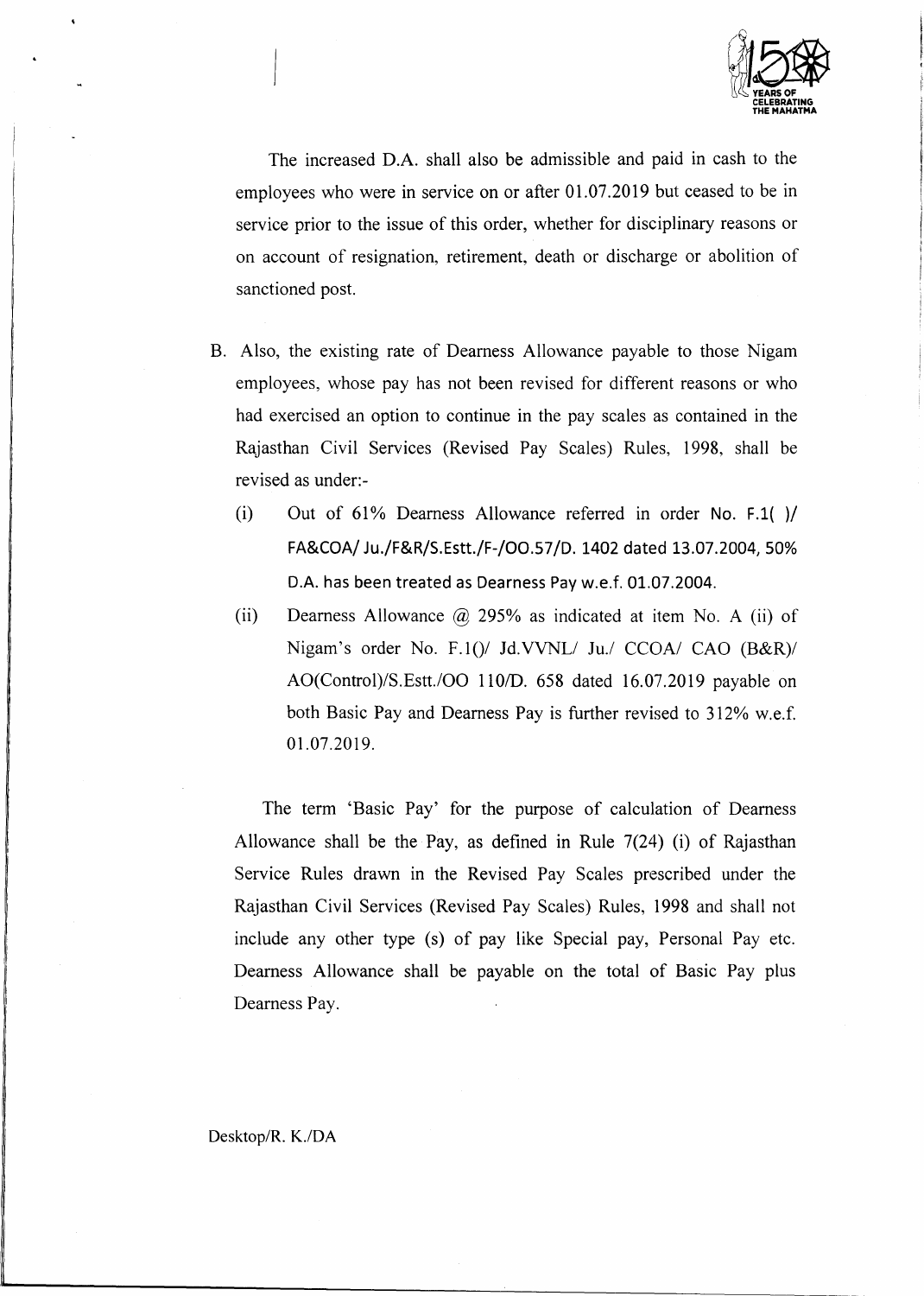

The payment on account of Dearness Allowance involving fraction of 50 paisa and above may be rounded off to the next higher rupee and the fraction of less than 50 paisa may be ignored.

The amount of increased Dearness Allowance i.e. 17% from 01.07.2019 shall be added in the salary for the month of June, 2020 and onwards alongwith respective month's salary. Arrears of increased Dearness Allowance i.e. 295% to 312% for the period from 01.07.2019 to 31.05.2020 shall be paid to the employees in one installment alongwith the salary for the month of June, 2020 (payable in July, 2020).

The payment of D.A./D.A. arrear will also be subject to the terms  $\&$ conditions laid down in the rules for drawal of D.A. given in Appendix XVI of the RSR, Vol-II.

The increased D.A. shall also be admissible and paid in cash to those employees who were in service on or after 01.07.2019 but ceased to be in service prior to the issue of this order, whether for disciplinary reasons or on account of resignation, retirement, death or discharge or abolition of sanctioned post.

**By Order,**

(Dr. :

# **Chief Controller of Accounts**

#### **Copy to the following for information and necessary action:-**

- 1. The Secretary (Admn.), JDVVNL. Jodhpur.
- 2. The Company Secretary, JdVVNL, Jodhpur.
- 3. The Chief Engineer( ), JdVVNL, ... ... ... ...
- 4. The Addl Chief Engineer (), JdVVNL, ... ... ... ...
- 5. The Chief Accounts Officer ( ), JdVVNL, ...........
- 6. The Addl. Superintendent of Police (Vig.), JdVVNL, Jodhpur.
- 7. The Dy. Superintendent of Police (Vig.), JdVVNL, Jodhpur/Jalore/Bikaner.
- 8. The Superintending Engineer ( ), JdVVNL,......
- 9. The Superintending Engineer (IT), Jodhpur Discom, Jodhpur for uploading the order on Jodhpur Discom's site.

Desktop/R. K./DA

"~-------~----------~- -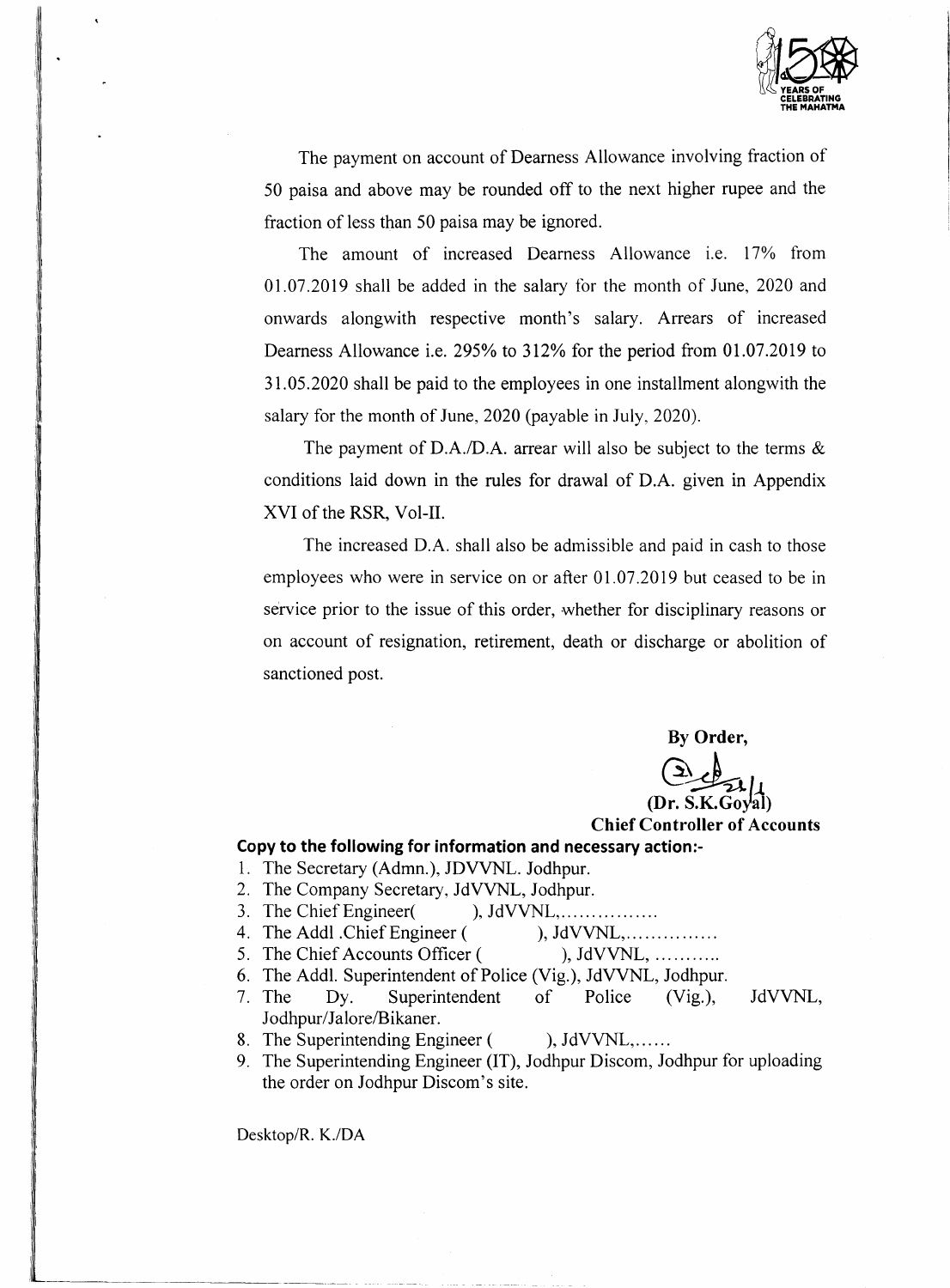

10. The TA to Managing Director, JdVVNL, Jodhpur/Jaipur.

- 11. The Joint Director Personnel, JdVVNL, Jodhpur.
- 12. The Sr. Accounts Officer / Accounts Officer ( ), JdVVNL, ... .....
- 13. The Public Relation Officer, JdVVNL, Jodhpur.
- 14. The Dy. Director ( ), JdVVNL,...
- 15. The Executive Engineer ( ), JdVVNL, ... ... ... ...
- 16. The Personnel Officer ( ), JdVVNL, ... ... ...
- 17. The TA/PA to Director (Technical/Finance), JdVVNL, Jodhpur.

 $A$ <sup>177</sup> Accounts Officer<sup>(</sup>Cont) **Jodhpur Discom, Jodhpur**

Desktop/R. *K.lDA*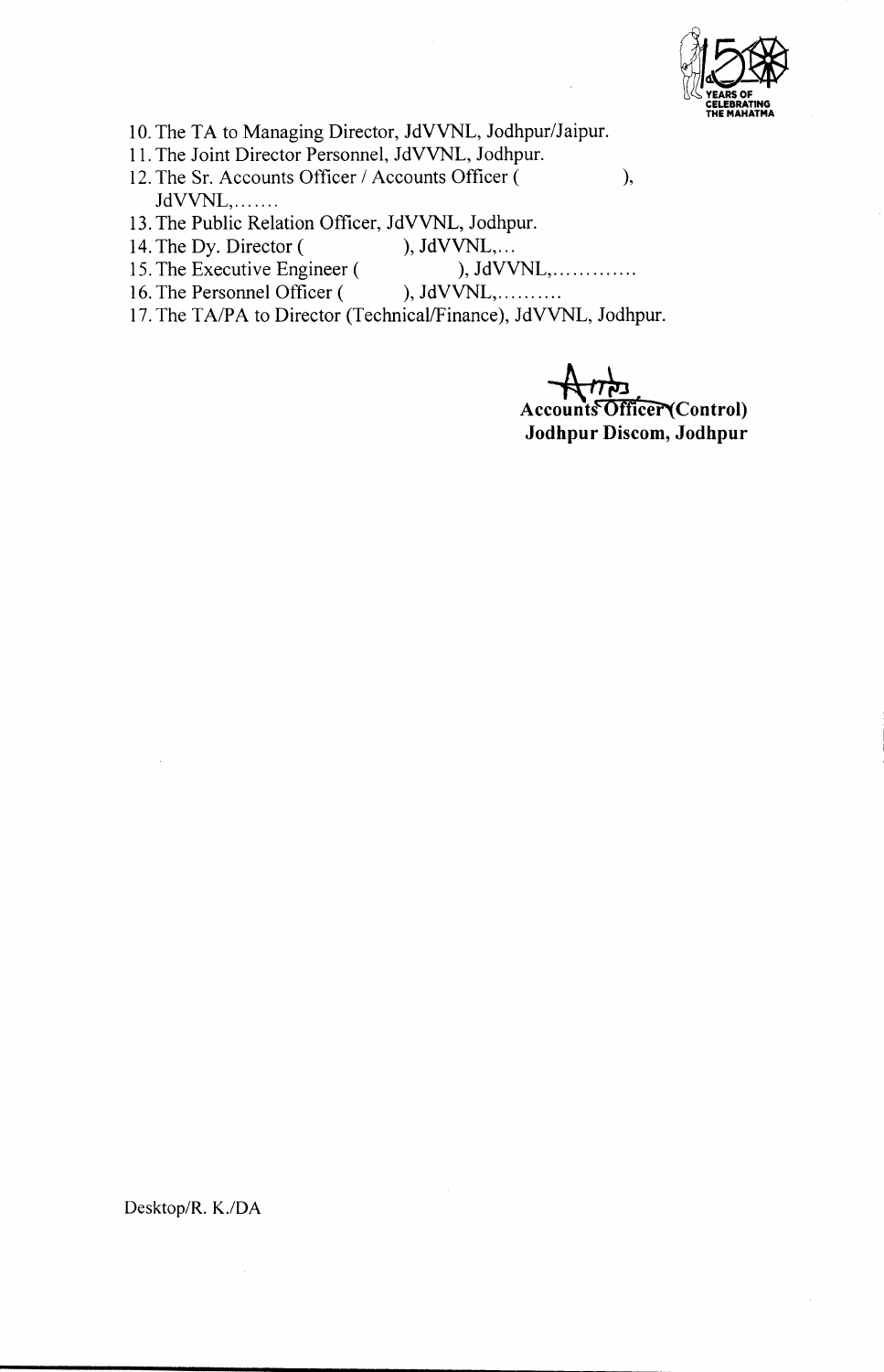## GOVERNMENT OF RAJASTHAN FiNANCE DEPARTMENT RULES DIVISION And  $\mathcal{N}$

No. F. 6 (1) FD/Rules/2008 Pt. \_\_\_\_\_\_\_\_\_\_\_\_\_\_\_\_\_\_Jaipur; dated: | I | O <sup>Q | 20</sup> <sup>ZC</sup>

#### ORDER

#### Sub: Grant of Dearness Allowance to State Government Employees drawing pay in the pre-revised pay scales i.e. RCS (Revised Pay Scale) Rules 1998 or in 5<sup>th</sup> CPC

The Governor is pleased to order that the existing rates of Dearness Allowance (OA) payable to the State Government employees under Finance Department Order No. F.6(1)FD/Rules/08 Pt. dated 27-05-2019 shall be revised with effect from 01-07-2019 in respect of those employees whose pay has not been revised for different reasons or who had exercised an option to continue in the pay scales as contained in the Rajasthan Civil Services (Revised Pay Scales) Rules, 1998 as under'

- (1) Out of 61% Dearness Allowance sanctioned vide Finance Department order No. F.7 (1)FD/Rules/98 dated 28-2-2004, 50% Dearness Allowance has been treated as Dearness Pay we f. 01-07-2004 as per this Department order No F.6 (3 ) FO/Rules/2004 dated 24-05-2004.
- (2) Dearness Allowance @ 295% as indicated in Item (2) of this Department order No. F .6( 1)FD/Rules/2008 Pt. dated 27-05-2019 payable on the total of Basic Pay plus Dearness Pay is revised to 312% with effect from 01-07-2019.
- (3) The term *'Basic Pay'* for the purpose of calculation of Dearness Allowance shall be the pay, as defined in Rule 7(24 )(i) of Rajasthan Service Rules drawn in the Revised Pay Scales prescribed under the Rajasthan Civil Services (Revised Pay Scales) Rules, 1998 and shall not include any other type(s) of pay like special pay, personal pay etc.
- (4) The payment on account of Dearness Allowance involving a fraction of a rupee may be rounded off to the nearest rupee.
- (5) The amount of increase in Dearness Allowance for the period from 01-07- 2019 to 29-02-2020 shall be credited to the General Provident Fund Account of the respective employees in April, 2020 and cash payment shall be admissible from 01-03-2020 i.e. Salary for the month of March, 2020 payable in April, 2020.
- (6) The arrear of DA from 01-07-2019 to 29-02-2020 to the employees recruited to the Civil Services on or after 01-01-2004 and who are governed by Contributory Pension Scheme, shall be paid in April 2020 and cash payment shall be admissible from 1-3-2020 i.e. salary for the month of March, 2020 payable on 1-4-2020.

*By order O~fe Governor,*

 $v \times 1.00$ */)"~'lP*

(Hemant Kumar Gera) Secretary, Finance (Budget)

*C. Users user Desktop DA. bth (DA Order 5th 6th.docx*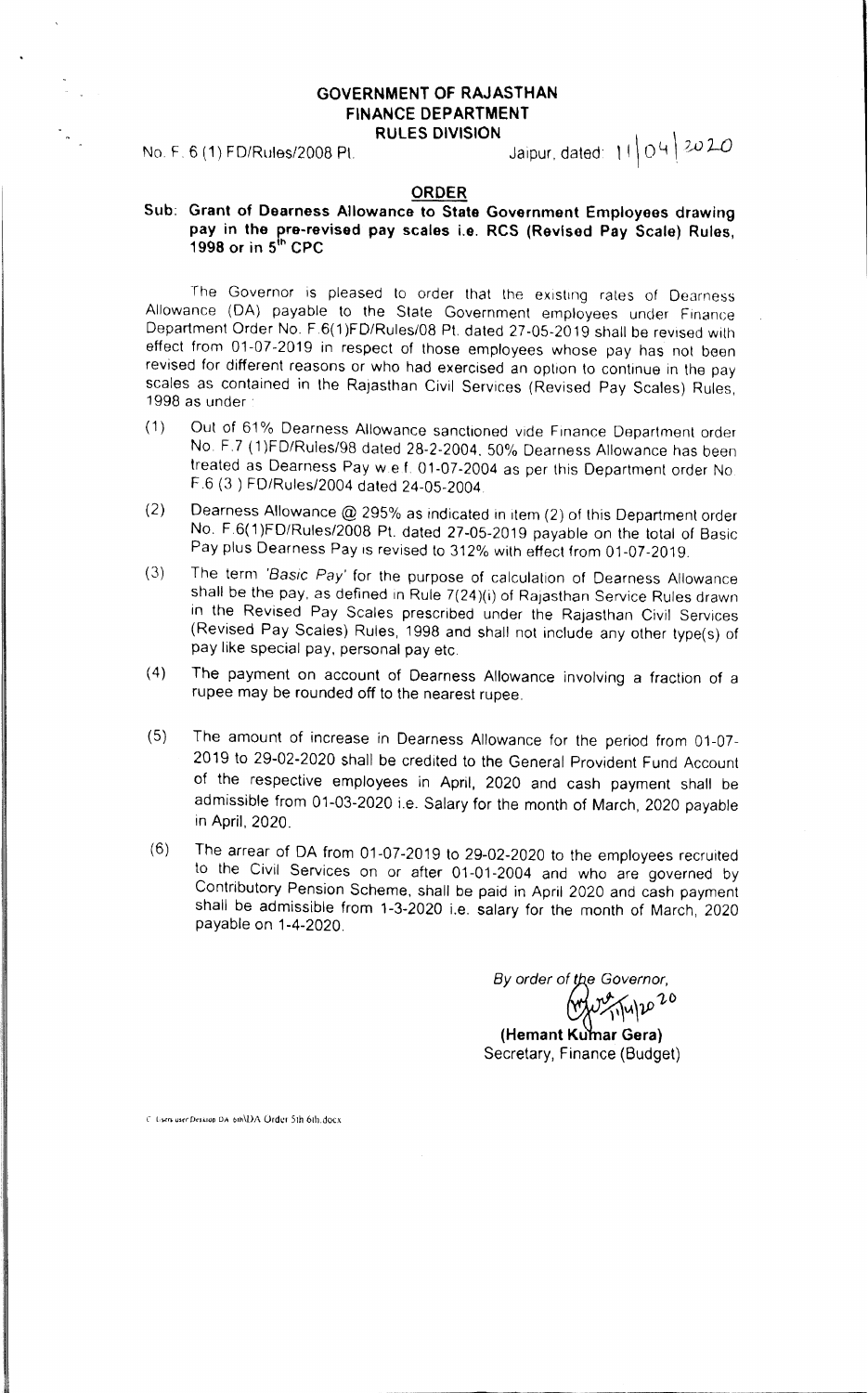### **CODV forwarded to the-**

- $1.$ Secretary to Hon'ble Governor.
- 2. Principal Secretary to Hon'ble Chief Minister.
- 3. All Special Assistants / Private Secretaries to Ministers / State Ministers.
- 4. All Additional Chief Secretaries/ Principal Secretaries/Secretaries/Special Secretaries to the Government.
- 5. Sr. OS to Chief Secretary.
- 6. Accountant General Rajasthan, Jaipur (200 copies).
- 7. All Heads of the Departments.
- 8. Director, Treasuries & Accounts, Rajasthan, Jaipur with 100 spare copies for sending to all Sub-Treasury Officers.
- 9. Deputy Director (Statistics), Chief Ministers' Office.
- 10. All Treasury Officers.
- 11. All Sections of the Secretaria
- 12. Administrative Reforms (Gr. 7) with 7 copies.
- 13. Vidhi Rachana Sanghthan, for Hindi translatior
- 14. Technical Director, Finance Department (Computer Cell).
- 15. Guard File.

#### **COPY also to the -**

- 1. Secretary, Rajasthan Legislative Assembly, Jaipur with 20 extra copies for Subordinate Legislative Committees.
- 2. Registrar General, Rajasthan High Court, Jodhpur / Jaipur.
- 3. Secretary. Rajasthan Public Service Commission. Ajmer.
- 4. Secretary, Lokayukta Sachivalaya. Rajasthan, Jaipur.

**(Kirti Jain)** Joint Secretary-II

**(RSR <sup>~</sup>** ,5 *I 2020)*

C. Cors non Desixor DA: 8(8)DA: Order 5th 6th deed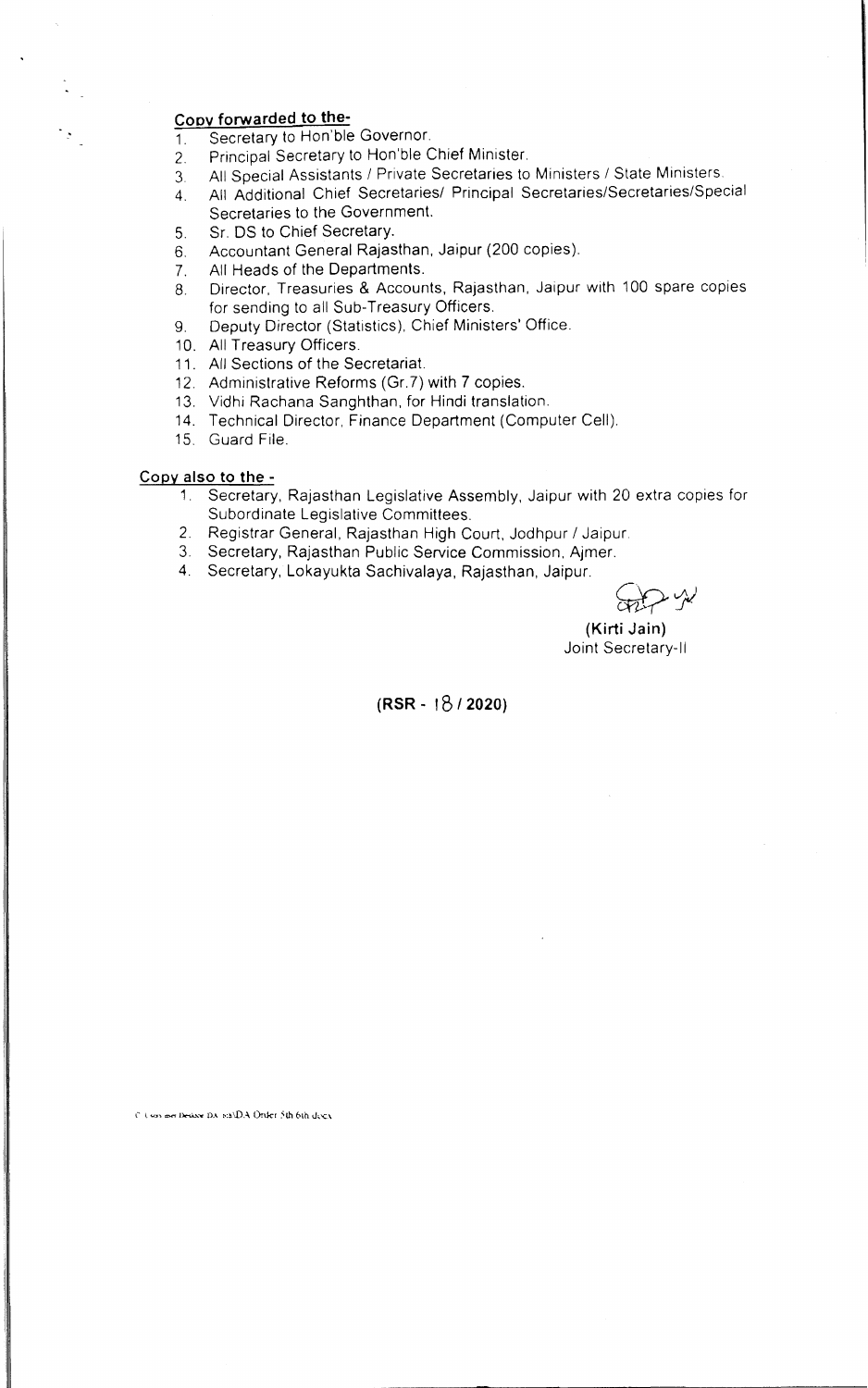# GOVERNMENT OF RAJASTHAN FINANCE DEPARTMENT (RULES DIVISION)

No. F. 6(1) FD (Rules)/2008

Jaipur. dated: '\ \ 04 ) *').0:2.0*

#### ORDER

Sub: - Grant of Dearness Allowance to State Government employees drawing pay in the pre-revised pay scale/grade pay as per  $6^{\prime\prime}$ CPC.

The Governor is pleased to order that the existing rate of Dearness Allowance payable to the State Government employees, drawing pay in the Rajasthan Civil Services (Revised Pay) Rules, 2008, under Finance Department Order of even number dated 27-05-2019 shall be revised from 154% to 164% with effect from 01-07-2019.

(2) The term 'Pay' for the purpose of calculation of Dearness Allowance shall be the Basic Pay i.e. sum of pay in running pay band and grade pay drawn and shall not include any other type(s) of pay like Special Payor Personal Pay, etc.

(3) The payment on account of Dearness Allowance involving fraction of 50 paisa and above may be rounded off to the next higher rupee and the fraction of less than 50 paisa may be ignored.

(4) The amount of increase in Dearness Allowance for the period from 01-07-2019 to 29-02-2020 shall be credited to the General Provident Fund Account of the respective employees in April 2020 and cash payment shall be admissible from 01-03-2020 i.e Salary for the month of March. 2020 payable in April. 2020.

(5) The arrear of DA from 01-07-2019 to 29-02-2020 to the employees recruited to the Civil Services on or after 01-01-2004 and who are governed by Contributory Pension Scheme, shall be paid in April 2020 and cash payment shall be admissible from 1-3-2020 i.e. salary for the month of March. 2020 payable on 1-4-2020

By order of the Governor,

*4"'/ o'}o* y';\",,\)r

(Hemant Rumar Gera) Secretary, Finance (Budget)

C. Users user Dealine DA: 6th DA: Order 5th 6th direx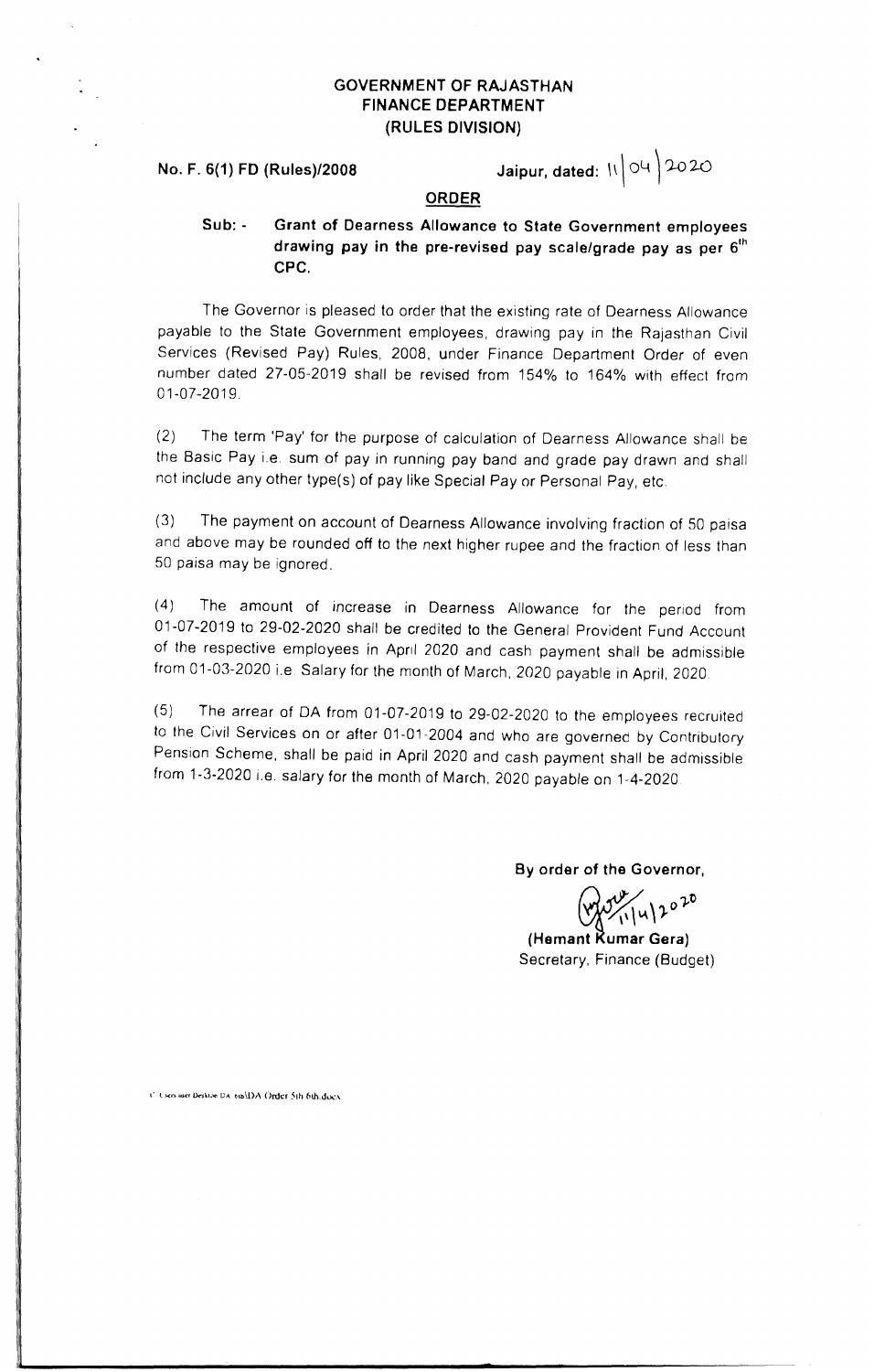## Copy forwarded to the  $-$

- 1. Secretary to Hon'bleGovernor.
- 2. Principal Secretary to Hon'ble Chief Minister.
- 3. All Special Assistants *I* Private Secretaries to Ministers / State Ministers.
- 4. All Additional Chief Secretaries/ Principal Secretaries/Secretaries/Special Secretaries to the Government.
- 5. Sr. OS to Chief Secretary.
- 6. Accountant General Rajasthan, Jaipur (200 copies).
- 7. All Heads of the Departments.
- 8. Director, Treasuries & Accounts, Rajasthan, Jaipur with 100 spare copies for sending to all Sub-Treasury Officers.
- 9. Deputy Director (Statistics), Chief Ministers' Office.
- 10. All Treasury Officers.
- 11. All Sections of the Secretariat,
- 12. Administrative Reforms (Gr.?) with 7 copies.
- 13. VidhiRachanaSanghthan, for Hindi translation.
- 14. Technical Director, Finance Department (Computer Cell).
- 15. Guard File.

COpy also to the -

- 1. Secretary, Rajasthan Legislative Assembly, Jaipur with 20 extra copies for Subordinate Legislative Committees.
- 2. Registrar General, Rajasthan High Court, Jodhpur / Jaipur.
- 3. Secretary, Rajasthan Public Service Commission, Ajmer.
- 4. Secretary, LokayuktaSachivalaya, Rajasthan, Jaipur.

 $\sum_{i=1}^n$ 

**(Kirti Jain)** Joint Secretary-II

**(RSR -** I<j *I 2020)*

C: Users user Desktoo DA: orh DA: Order 5th 6th, dock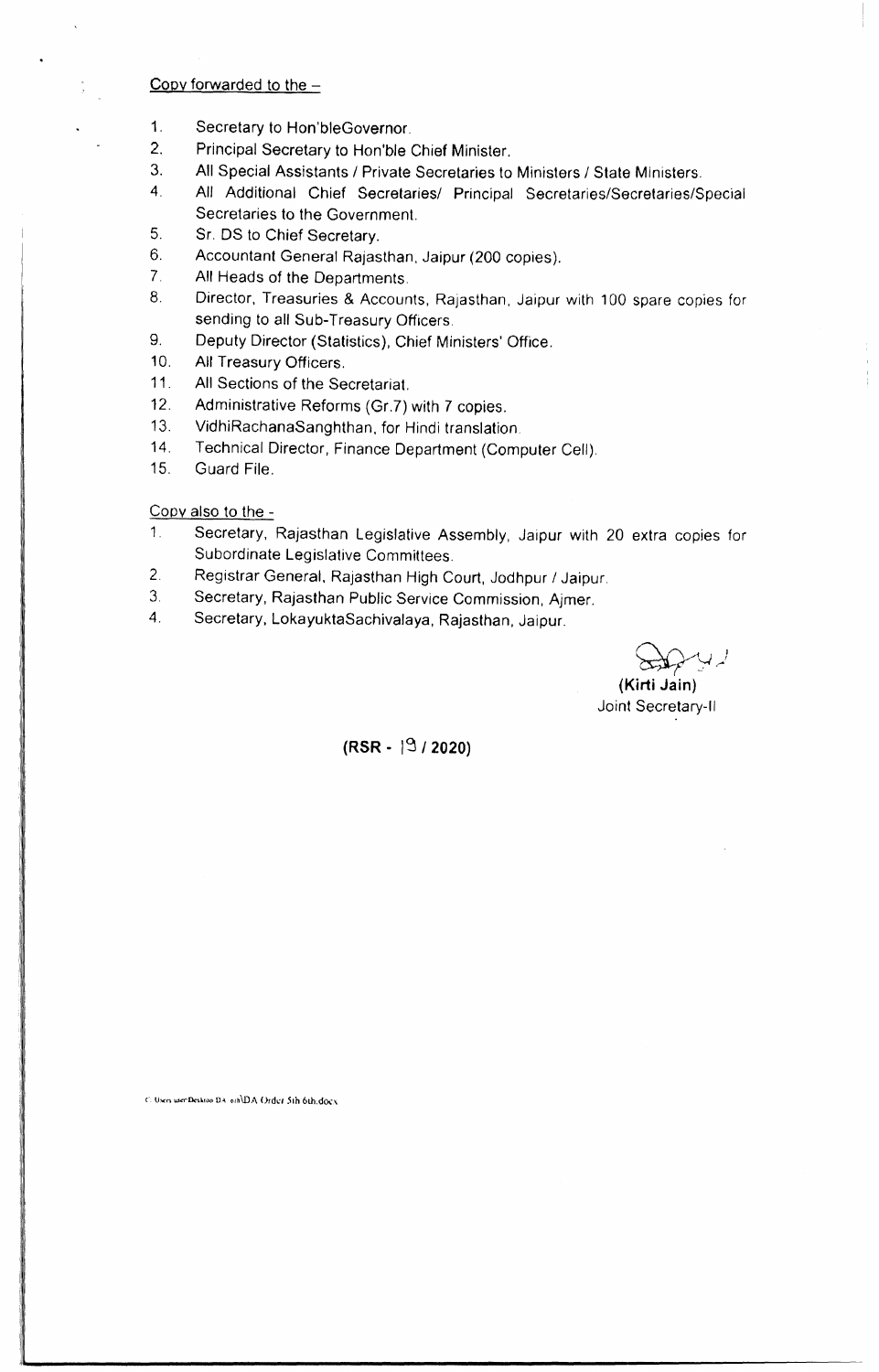

RAJASTHAN RAJYA VIDYUT PRASARAN NIGAM LIMITED<br>
[Corporate Identity Number (CIN) : U40109RJ2000S6C016485]<br>
Regd. Office: VidyutBhawan, Jyoti Nagar, Jaipur -302005<br>
(AN ISO 9001: 2008 CERTIFIED COMPANY) rporate Identity Number (CIN): U40109RJ 2000SBC010485J<br>Regd. Office: VidyutBhawan, Jyoti Nagar, Jaipur -302005 Identity Number (CIN): U40109RJ2000SGC016485] (AN ISO 9001: 2008 CERTIFIED COMPANY)



 $RVPN-F\&R No.$   $33)$ 

No.: RVPN/AAO/F&R/DA/F. 37(Pt.-II)/D. *fi* <sup>Y</sup> g

JAIPUR, Dated:  $20/4/2020$ 

# ORDER

Sub:- Grant of Dearness Allowance to RVPN employees drawing pay in the prerevised pay scales i.e. in RCS (Revised Pay Scale) Rules, 1998 or in 5<sup>th</sup> cpe and in Revised Pay Rules, 2008.

In exercise of the powers conferred vide order no. RVPN/ADMO/AS/CC/F&R/D. 205 dated 01.12.2001, the Chairman and Managing Director, RVPN, is pleased to adopt the Finance Department, GoR's orders No. F. 6(1)/FD/Rules/2008 Pt. dated 11.04.2020 and F. 6(1)/FD/Rules/2008 dated 11.04.2020.

- (A) Accordingly, the existing rate of Dearness Allowance payable to those Nigam employees, whose pay has not been revised for different reasons or who had exercised an option to continue in the pay scales as contained in the Rajasthan Civil Services (Revised Pay Scales) Rules, 1998 shall be revised as under: -
	- (i) Out of 61% Dearness Allowance sanctioned vide this office order no. 1219 dated 20.11.2004, 50% D.A. has been treated as Dearness Pay w.e.f. 01.07.2004.
	- (ii) Dearness Allowance @295% as indicated at item No. A(ii) of Nigam's order no. RVPNIAAO/F&R/DA/F.37/D. 41 dated 04.06.2019 (F&R No. 1279) payable on total of Basic Pay plus Dearness Pay is revised to 312% w.e.f. 01.07.2019.

The term "Basic Pay" for the purpose of calculation of Dearness Allowance shall be the pay as defined in Regulations  $3(xviii)(a)$  of Employees Service Regulations drawn in the Revised Pay Scale prescribed vide erstwhile RSEB's Order No. RSEB/F&R/F.46(21)(iii)/D.11 dated 24.02.1998, as amended from time to time and shall not include any other type(s) of pay like special pay or personal pay etc. In case of those employees who opt to retain the existing scale of pay, it will include, in addition to pay in the pre-revised scale, dearness allowance and interim relief appropriate to that payadmissible under orders in existence on 01.01.1996.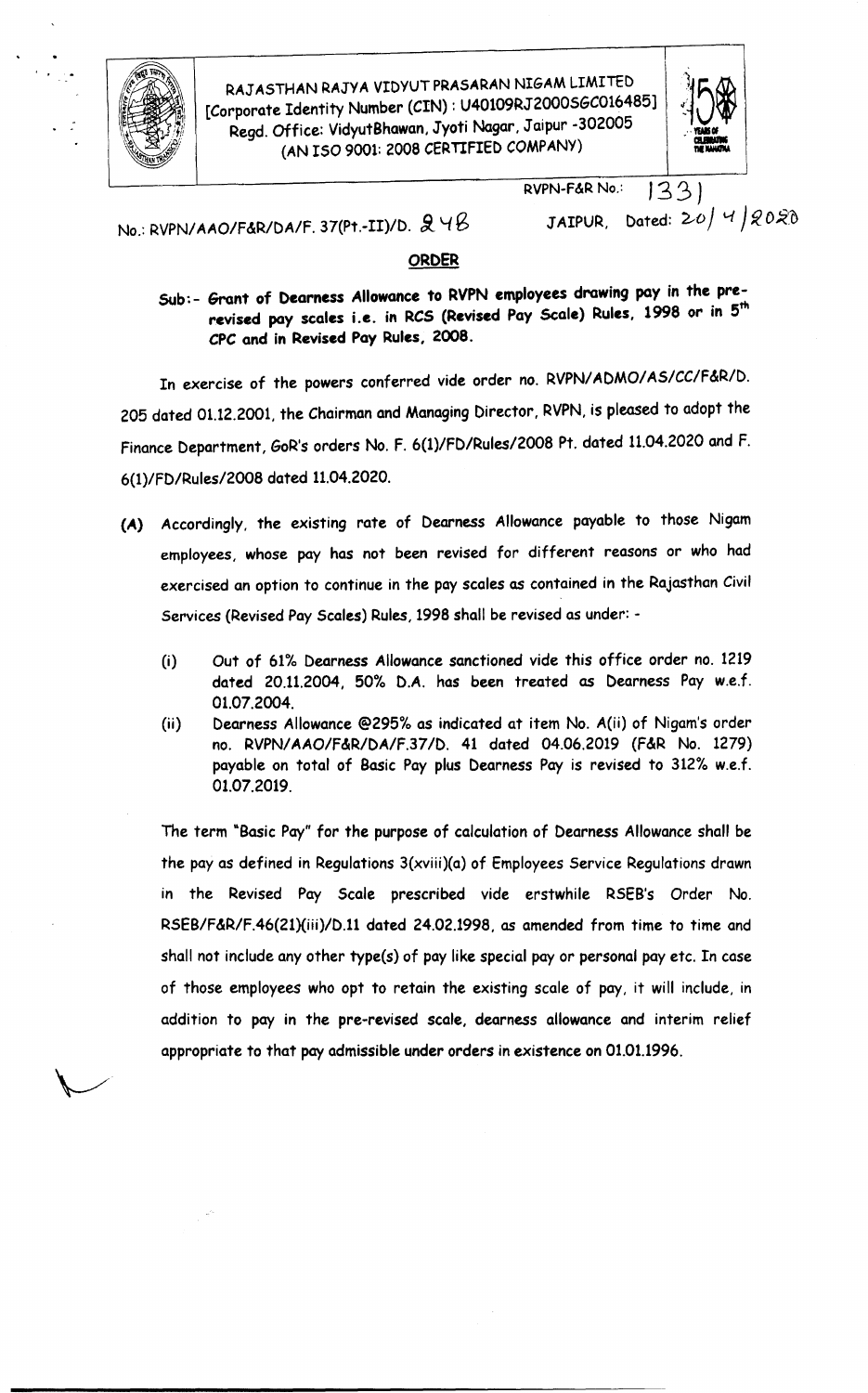The payment on account of Dearness Allowance involving a fraction of 50 paisa and above may be rounded off to the next higher rupee and the fractions of less than 50 paisa may be ignored.

The amount of increased D.A. i.e. 17% from 01.07.2019 shall be added in the salary for the month of March, 2020 and onwards alongwith respective months salary. Arrears of increased Dearness Allowance i.e. 295% to 312% for the period from 01.07.2019 to 29.02.2020 shall be paid in one instalment i.e. with the salary of April, 2020.

The payment of D.A./D.A. arrear will also be subject to the terms and conditions laid down in the rules for drawal of D.A. given in Appendix-XVI of the R.S.R. Volume-II.

The increased D.A. shall also be admissible and paid in cash to those employees who were in service on or after 01.07.2019 but ceased to be in service prior to the issue of this order, whether for disciplinary reasons or on account of resignation, retirement, death or discharge or abolition of sanctioned post.

(8) Also, the existing rate of Dearness Allowance payable to Nigam employees drawing pay in the Revised Pay Rules, 2008 has been revised from 154% to 16·1% w.e.f. 01.07.2019.

The term 'Pay' for the purpose of calculation of Dearness Allowance shull be the Basic Pay i.e. total of pay in running pay band and grade pay drawn and shall not include any other type(s) os pay like Special Payor Personal Pay etc.

The payment on account of Dearness Allowance involving fraction of 50 Paisa and above may be rounded off to the next higher rupee and the fraction of less than 50 Paisa may be ignored.

The amount of increase in Dearness Allowance i.e, 10% shall be edded in the salary for the month of March 2020 and onwards alongwith respective: months salary. Arrears of increased Dearness Allowance i.e. 154% to 164% for the period from 01.07.2019 to 29.02.2020 will be released in one instalment with the salary for the month of April, 2020.

The increased D.A. shall also be admissible and paid in cash to those employees who were in service on or after 01.07.2019 but ceased to be in service prior to the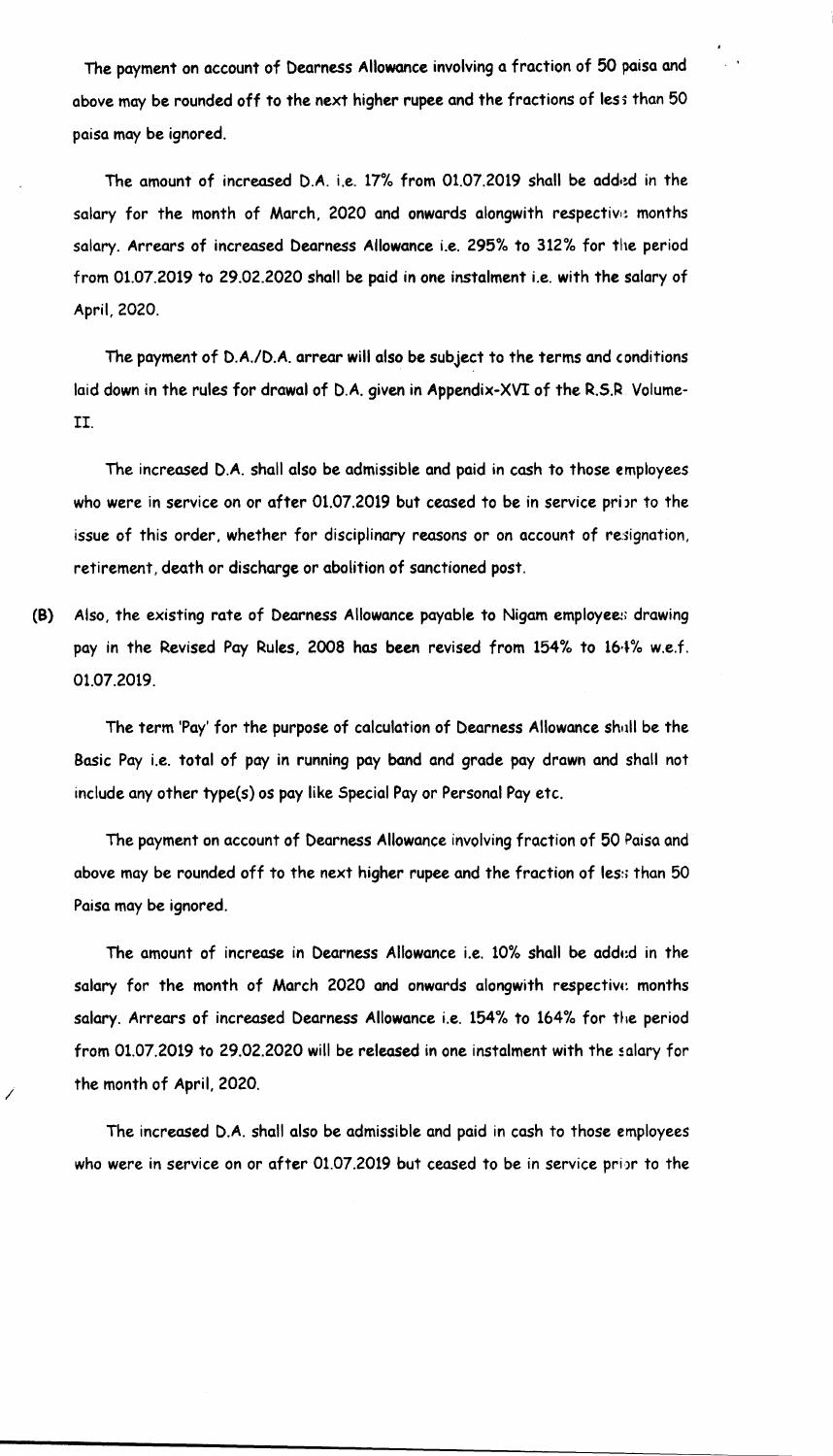issue of this order, whether for disciplinary reasons or on account of resignation, retirement, death or discharge or abolition of sanctioned post.

By Order,

~. (Sourabh Bhatt) Chief Accounts Officer (P&F)

Copy submitted/forwarded to the following for information and circulation in various offices under their jurisdiction and control:-

- 1. The Chief Controller of Accounts, RVPN, Jaipur.
- 2. The Secretary (Admn.), RVPN, Jaipur.
- 3. The Chief Engineer (PP&D/IT/Procurement/MPT&S/NPP&RA/LD/ ), RVPN, Jaipur.
- 4. The Zonal Chief Engineer (T&C), RVPN, Jaipur/ Ajmer/Jodhpur.
- 5. The Zonal Chief Engineer (Civil), RVPN, Jaipur/Jodhpur.
- 6. The Company Secretary, RVPN, Jaipur
- 7. The Controller of Internal Audit, RVPN, Jaipur.
- 8. The Chief Accounts Officer *(A/Cs* & W&M/Procurement/PP&D/P&F-Cont.), RVPN, Jaipur.
- 9. The Regional Chief Accounts Officer, Jaipur/Ajmer/Jodhpur Zone, Jaipur/Ajmer/Jodhpur.
- 10. The Joint Director Personnel (HRD), RVPN, Jaipur.
- 11. The Joint Legal Remembrancer, RVPN, Jaipur.
- 12. The Superintending Engineer ( ), RVPN, Jaipur.
- 13. The Incharge, Data Centre, RVPN, 101, Vidyut Bhawan, Jaipur.
- 14. The Dy. Controller of Accounts (P&F), RVPN, Jaipur.
- 15. The Sr. Accounts Officer ( ), RVPN, Jaipur.
- 16. The Accounts Officer ( ), RVPN, Jaipur.
- 17. The PRO, RVPN, Jaipur.
- 18. PS to CMD, RVPN, Jaipur.
- 19. PS to Director (Finance/Technical/Operations)., RVPN, Jaipur.
- 20. Office Order/Master File.

Asstt. Accou Asstt. Accounts ~fficer (F&R)

Note: Orders are also available on the Nigam's website [www.rvpn.co](http://www.rvpn.co) .in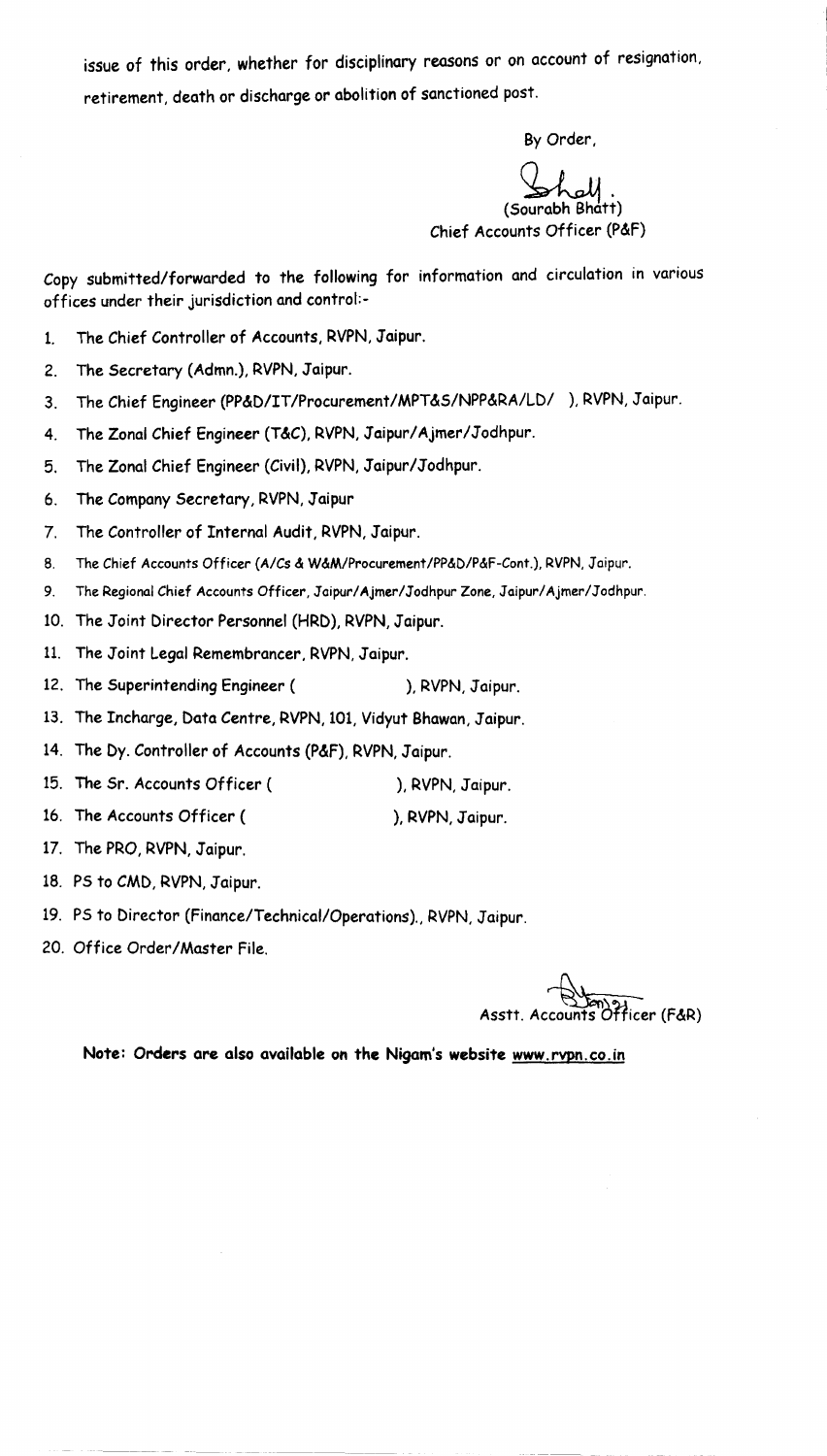# UR VIDYUT VITRAN NIGAM LIMITED

*r,(i '* CIN: U40109RJ2000SGC016486 (A Government of Rajasthan Undertaking)

 $\mathbf{C}$ Regd. Office: Vidyut Bhawan, Janpath, Jyoti Nagar, Jaipur 302005 Tel/Fax: +91-141-2740264 / Email: caoia@jvvnl.org / Website: http://energy.rajasthan.gov.in/jvvnl

No. *JPD/CAO(IA)/AAO/Rules/F.* 99/ D.<sup>1</sup>: 24: Jaipur, dated: - {3| 8

### ORDER

# Sub: Grant of Dearness Allowance to Nigam employees running in  $6<sup>th</sup>$  CPC, 2008 & 5th CPC.

In exercise of the powers conferred vide order No. JPD/CAO(IA)/Rules *IF.* 90/ D. 3203 dated 20.01.2014, the Managing Director is pleased to adopt the Finance Department, GoR's order No. F.6(1) FD/Rules/2008 dated  $11.04.2020 \& N$ o. F.6(1)/FD/Rules/2008 Pt. dated 11.04.2020.

a) Accordingly, the existing rate of Dearness Allowance' payable to the employees of the Jaipur Discom shall be revised from 154% to 164% w.e.f. 01.07.2019.

The term 'Pay' for the purpose of calculation of D. A. shall be the Basic Pay i.e. sum of pay in running pay band and grade pay drawn and shall not include any other type(s) of pay like Special Pay or Personal Pay etc.

The payment on account of Dearness Allowance involving fraction of 50 paisa and above may be rounded off to the next higher rupee and the fraction of less than 50 paisa may be ignored.

The amount of increase in Dearness Allowance i.e 10% shall be added in the salary for the month of May, 2020 and onwards alongwith respective month's salary. Arrear of increased Dearness Allowance i.e. 154% to 164% for the period from 01.07.2019 to 30.04.2020 will be released/arranged in one instalment with the salary for the month of May, 2020.

The increased D.A. shall also be admissible and paid in cash to the employees who were in service on or after  $01.07.2019$  but ceased to be in service prior to the issue of this order, whether for disciplinary reasons or on account of resignation, retirement, death or discharge or abolition: of sanctioned posts.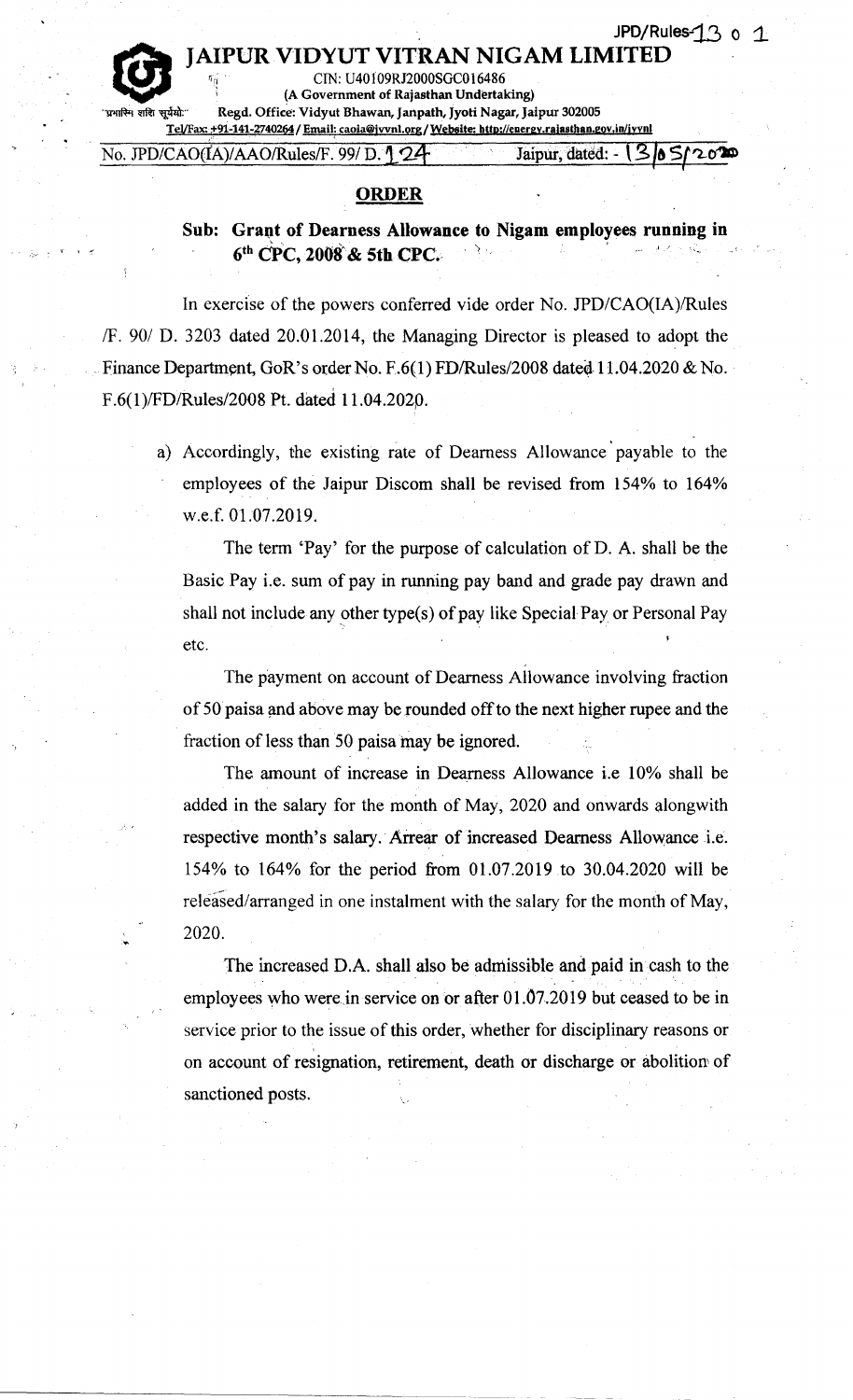b) Also, the existing rate of Dearness Allowance payable to those employees whose pay has not been revised for different reasons or who had exercised an option to continue in the pay scales as contained in the :' Rajasthan Civil Services (Revised Pay Scales) Rules, 1998, shall be revised as under: - .,'

..'

..

(i) Out of 61% Dearness Allowance referred in order No. *JVVNL/CAO/* Rules/F.247/D.292 dated 11.05.2004, 50% has been :.'r treated as Dearness Pay w.e.f. 1.07.2004 as per order No. *JPD/CAOlRules/F .99/D.* 688 dated 19.06.2004.

(ii) Dearness Allowance  $\hat{\omega}$  295% as indicated at item No. b (ii) of .Nigam's order No. *JPD/CAO (IA)/AOj* Rules/F. *:991D.* 1937 dated '. f. 04.07.2019 (JPD/Rules-1248) payable on both Basic Pay and Dearness Pay, is further revised to  $312\%$  w.e.f. 01.07.2019.

The term 'Basic Pay' for the purpose of calculation of Dearness Allowance shall be the Pay, as defined in Rule  $7(24)$  (i) of Rajasthan , ... , ... , ... , ... , ... , ... , ... , ... , ... , ... , ... , ... , ... , ... , ... , ... , ... , ... , ... , ... , ... , ... , ... , ... , ... , ... , ... , ... , ... , ... , ... , ... , ... , ... , ... , ... , ... Service Rules drawn in the Revised Pay Scales prescribed under the Rajasthan Civil Services (Revised Pay Scales) Rules, 1998 and shall not include any other type (s) of pay like Special pay, Personal Pay etc. , and the set of the set of the set of the set of the set of the set of the set of the set of the set of the set of the set of the set of the set of the set of the set of the set of the set of the set of the set of the se Dearness Allowance shall be payable on the total of Basic Pay plus Dearness Pay.

The payment on account of Dearness Allowance involving fraction of 50 paisa and above may be rounded off to the next higher rupee and the fraction of less than 50 paisa may be ignored.

The amount of increased Dearness Allowance i.e. 17% from  $01.07.2019$  shall be added in the salary for the month of May, 2020 and onwards alongwith respective month's salary. Arrears of increased Dearness Allowance i.e. 295% to  $312\%$  for the period from 01.07.2019 to ,.' 30.04.2019 shall be paid to the employees in one installment alongwith the salary for the month of May, 2020 (payable in June, 2020).